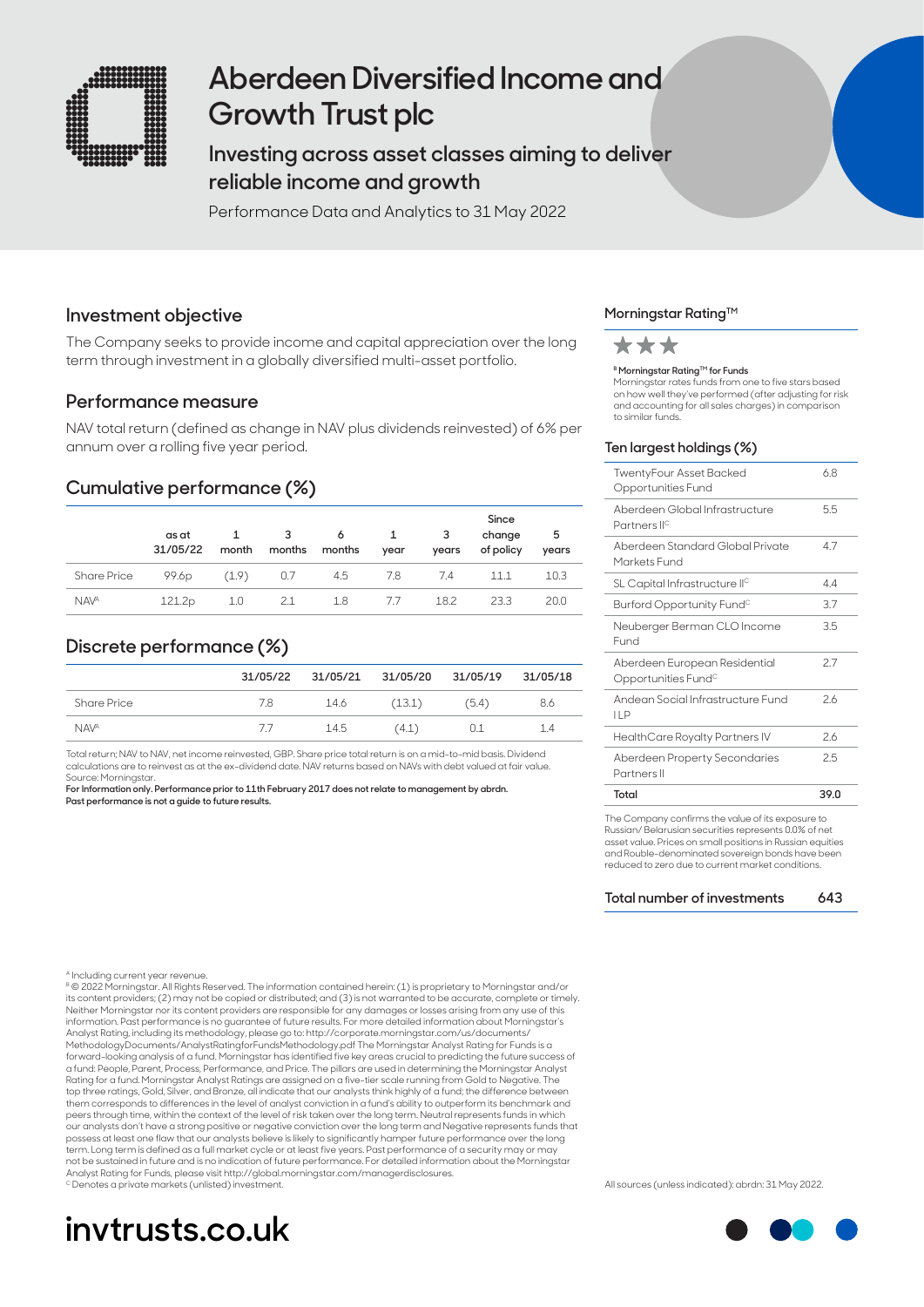# **Aberdeen Diversified Income and Growth Trust plc**



## **Fund managers' report**

#### **Performance**

Within the private market basket, we received several 31 March 2022 valuations. Most notably, within Infrastructure, Aberdeen Global Infrastructure Partners II provided significant positive returns, driven by the I77 toll road asset. Increased forecast revenue per mile as a result of a systematic pricing project has increased the value of the project by over 40%, delivering 118bps to ADIG NAV. There was also a gain from the refinance of the Western Australia Schools project in the same fund. Staying in infrastructure, SL Capital Infrastructure II also provided positive gains, up 2% in the quarter, driven by inflation and power price linkage. In Private Equity, Maj V and Truenoord were up 1.7% and 0.7% respectively. In Real Estate, AEROF was down 3%, and Cheyne Property was flat. Within Special Opportunities, the Burford Opportunity Fund Q1 valuation was line with carrying value. The diversified Global Private Markets Fund was up a further 3%.

Despite producing a broadly flat return over May, equity markets experienced bouts of volatility. At the beginning of the month we saw many central banks tighten monetary policy in light of rising inflation. This alongside increasing worries about the health of the world economy caused global equity indices to fall sharply. Some of the losses were recovered towards the end of May, with global equities delivering their first positive week after seven successive negative weeks. Against this backdrop, our core sustainability equity allocation performed broadly in line with global equities, and our UK mid-cap satellite underperformed.

Our local currency Emerging Market bond allocation produced a positive return when measured against our funding basket. Bond prices were relatively flat over the month while income generation and currency gains led to positive returns.

#### **Fund managers' report continues overleaf**

D Expressed as a percentage of total costs divided by average daily net assets for the year ended 30 September 2021. The Ongoing Charges Figure (OCF) is the overall cost shown as a percentage of the value of the assets of the Company. It is made up of the Annual Management Fee and other charges. It does not include any costs associated with buying shares in the Company or the cost of buying and selling stocks within the Company. The OCF can help you compare the annual operating expenses of different Companies. E Calculated using the Company's historic net dividends and month end share price.

F Net gearing is defined as a percentage, with net debt (total debt less cash/cash equivalents) divided by shareholders' funds.

#### **Key information Calendar**

| Year end                                              | 30 September                                                       |
|-------------------------------------------------------|--------------------------------------------------------------------|
| Accounts published                                    | January                                                            |
| <b>Annual General</b><br>Meeting                      | February                                                           |
| Dividend paid                                         | January, March,<br>July and October                                |
| <b>Established</b>                                    | 1898                                                               |
| Fund managers                                         | Nalaka De Silva<br>Jennifer Mernagh<br>Nic Baddeley                |
| Ongoing charges <sup>D</sup>                          | 1.45%                                                              |
| Annual management<br>fee                              | 0.5% pa on net<br>assets up to £300m<br>and 0.45% pa<br>thereafter |
| Premium/(Discount)                                    | $(17.8)$ %                                                         |
| Yield <sup>E</sup>                                    | 56%                                                                |
| Net gearing <sup>F</sup>                              | nil%                                                               |
| Net gearing with debt<br>at market value <sup>F</sup> | 0.4%                                                               |
|                                                       |                                                                    |

#### **AIFMD Leverage Limits**

| Gross Notional |  |
|----------------|--|
| Commitment     |  |

#### **Assets/Debt**

|                          | ይ ወሀ     | ℅     |
|--------------------------|----------|-------|
| Private Markets          | 186,683  | 494   |
| Fixed Income and Credit  | 85.635   | 22.6  |
| Equities                 | 110.020  | 291   |
| <b>Total investments</b> | 382.338  | 1011  |
| Cash & cash equivalents  | 17.911   | 4.7   |
| Other net assets         | (6, 442) | (1.7) |
| 6.25% Debenture 2031     | (15,684) | (4.1) |
| Net assets               | 378.123  | 100.0 |

#### **Capital structure**

| Ordinary shares | 308.787.349 |
|-----------------|-------------|
| Treasury shares | 28,964,457  |

#### **Allocation of management fees and finance costs**

| Capital | ለበ% |
|---------|-----|
| Revenue |     |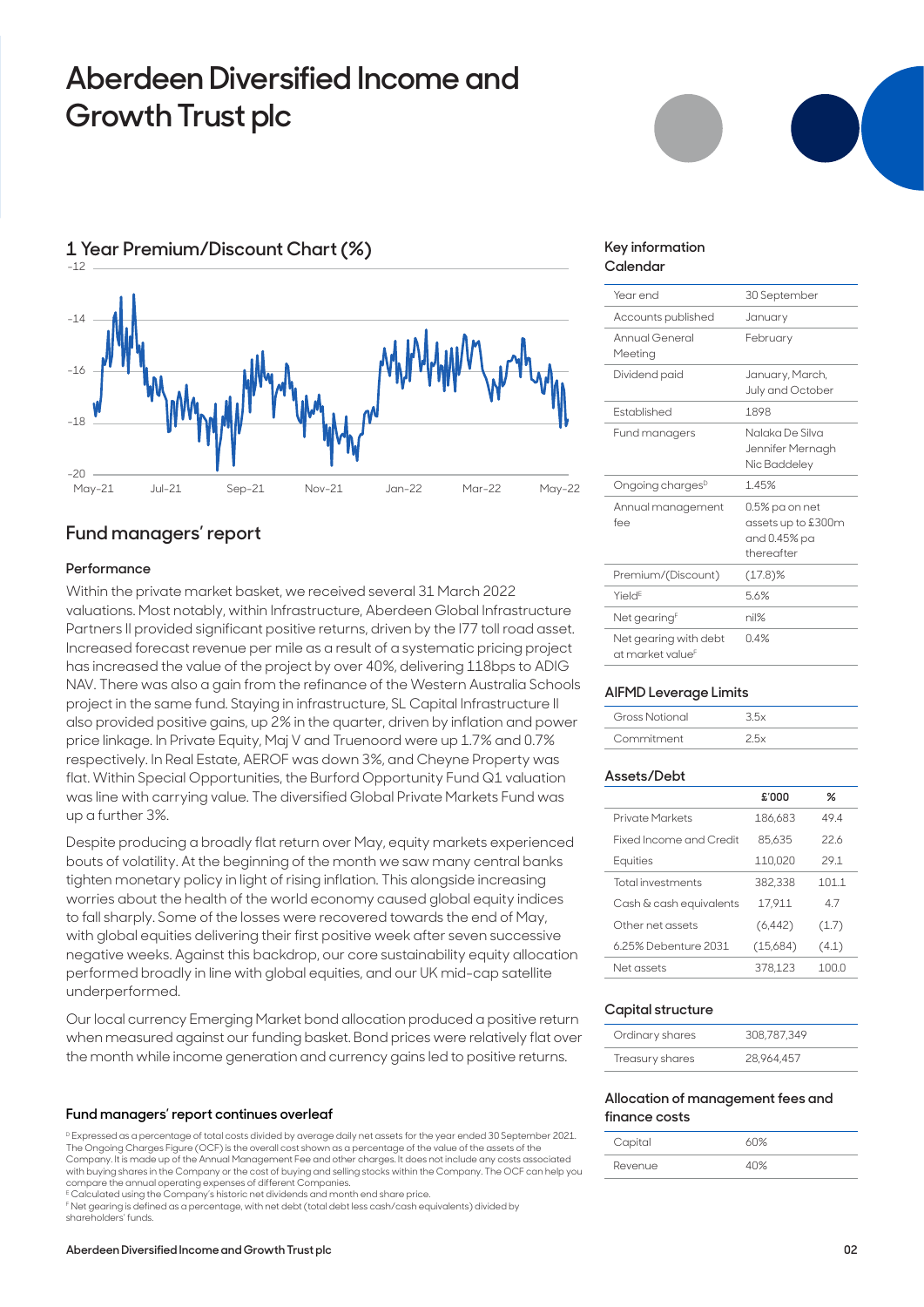# **Aberdeen Diversified Income and Growth Trust plc**

## **Fund managers' report - continued**

Asset-backed securities (ABS) produced a negative return in May with spreads moving wider as investors considered the rising probability of recession globally. We continue to believe that the structural protection provided by ABS provides resilience in periods of rising defaults.

The contribution from renewable infrastructure was broadly flat over the month, however there was a good deal of news in the sector. Several traditional renewable companies published strong Q1 NAV updates, largely driven by higher captured power prices than budgeted and uplifts to inflation and power price forecasts. Our battery storage investments also published exceptionally strong double-digit quarterly NAV uplifts. These were primarily driven by uplifts to revenue assumptions reflecting the attractive revenue streams available for battery systems as a result of volatility in the power market.

However, towards the end of the month there were unconfirmed press reports that the UK government was looking to announce a package to help households with the cost of living, and as part of that they were considering a possible windfall tax on more than £10bn of 'excess profits' of energy companies, including owners of renewable projects. A few days later Chancellor Rishi Sunak delivered the Spring Statement highlighting that the windfall tax would only apply to oil and gas companies for the time being, although there is ongoing assessment of power generators. While it remains uncertain if, when and how any such tax could be implemented, we do believe that a new proposed tax is likely to have a relatively modest impact on our listed renewables investment companies from a fundamental perspective.

#### **Portfolio changes**

There were a couple of minor distributions within the portfolio:

- **.** PIMCO Private Income Fund distributed \$170k to ADIG, in line with previous quarters, at a 7% implied annual yield in line with forecasts.
- **.** Hark III made its first distribution of \$20k, implying a 2% annual yield. As the portfolio builds and matures this is forecast to increase to 8% annual yield.

#### **Trading details**

| Reuters/Epic/<br>Bloomberg code | ADIG                              |
|---------------------------------|-----------------------------------|
| ISIN code                       | GB0001297562                      |
| Sedol code                      | 0129756                           |
| Stockbroker                     | Stifel Nicolaus<br>Europe Limited |
| Market makers                   | SETSmm                            |

# **i**

#### **Factsheet**

Receive the factsheet by email as soon as it is available by registering at www.invtrusts.co.uk/#signup www.aberdeendiversified.co.uk

# R,

**Contact**

**Private investors**  0808 500 4000

#### **Institutional investors**

InvestmentTrustInvestorRelations-UK@ abrdn.com

+44 (0)20 7463 5971 +44 (0)131 222 1863

**The risk outlined overleaf relating to gearing is particularly relevant to this trust, but should be read in conjunction with all warnings and comments given. Important information overleaf**